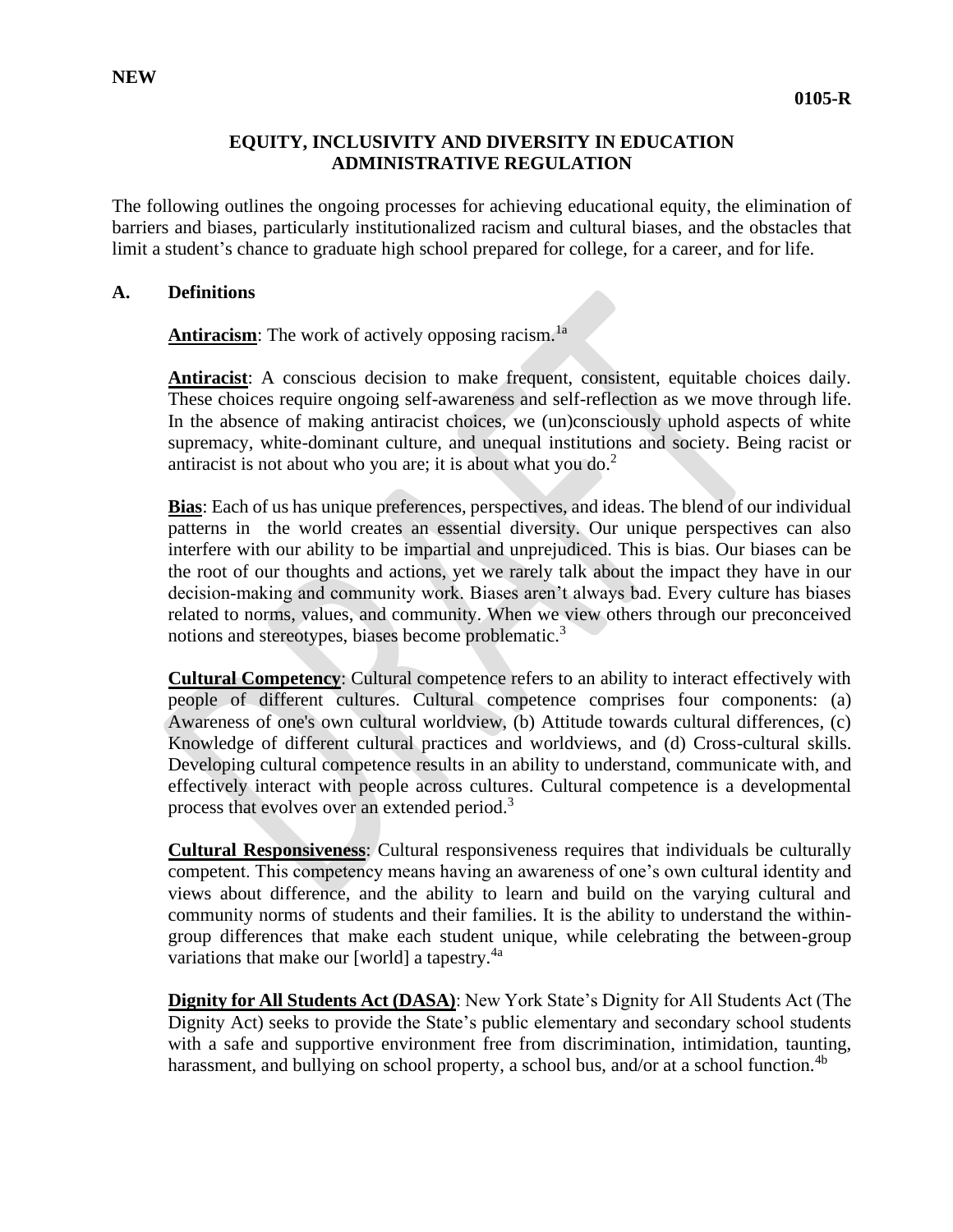**Diversity**: Diversity includes all the ways in which people differ, and it encompasses all the different characteristics that make one individual or group different from another. It is allinclusive and recognizes everyone and every group as part of the diversity that should be valued.<sup>5</sup>

**Equity**: Equity is the guarantee of fair treatment, access, opportunity, and advancement for all while striving to identify and eliminate barriers that have prevented the full participation of all groups.<sup>6</sup>

**Inclusion**: Inclusion is authentically bringing traditionally excluded individuals and/or groups into processes, activities, and decision/policy making in a way that shares power.<sup>5</sup> Inclusion builds a culture of belonging by actively inviting the contribution and participation of all people.<sup>7</sup>

**Marginalized**: Historically marginalized refers to individuals who have not been able, due to societal constraints, to compete fairly in society.<sup>8</sup> Marginalization in education is a form of acute and persistent disadvantage rooted in underlying social inequalities.<sup>9</sup>

**Racism**: Racism is different from racial prejudice, hatred, or discrimination. Racism involves one group having the power to carry out systematic discrimination through the institutional policies and practices of the society and by shaping the cultural beliefs and values that support those racist policies and practices.<sup>5</sup>

- a. **Individual Racism**: Individual racism refers to the beliefs, attitudes, and actions of individuals that support or perpetuate racism. Individual racism can be deliberate, or the individual may act to perpetuate or support racism without knowing that is what they are doing.<sup>5</sup>
- b. **Cultural Racism**: Cultural racism refers to representations, messages and stories conveying the idea that behaviors and values associated with white people or "whiteness" are automatically "better" or more "normal" than those associated with other racially defined groups. Cultural racism shows up in advertising, movies, history books, definitions of patriotism, and in policies and laws. Cultural racism is also a powerful force in maintaining systems of internalized supremacy and internalized racism. It does that by influencing collective beliefs about what constitutes appropriate behavior, what is seen as beautiful, and the value placed on various forms of expression. All of these cultural norms and values in the U.S. have explicitly or implicitly racialized ideals and assumptions (for example, what "nude" means as a color, which facial features and body types are considered beautiful, which child-rearing practices are considered appropriate).<sup>5</sup>
- c. **Structural Racism**: Structural, or systemic, racism is a system in which public policies, institutional practices, cultural representations, and other social norms, conscious or unconscious, reinforce and perpetuate racial group inequity.<sup>5</sup>
- d. **Institutional Racism**: Institutional racism refers specifically to the ways in which institutional policies and practices create different outcomes for different racial groups.<sup>5</sup>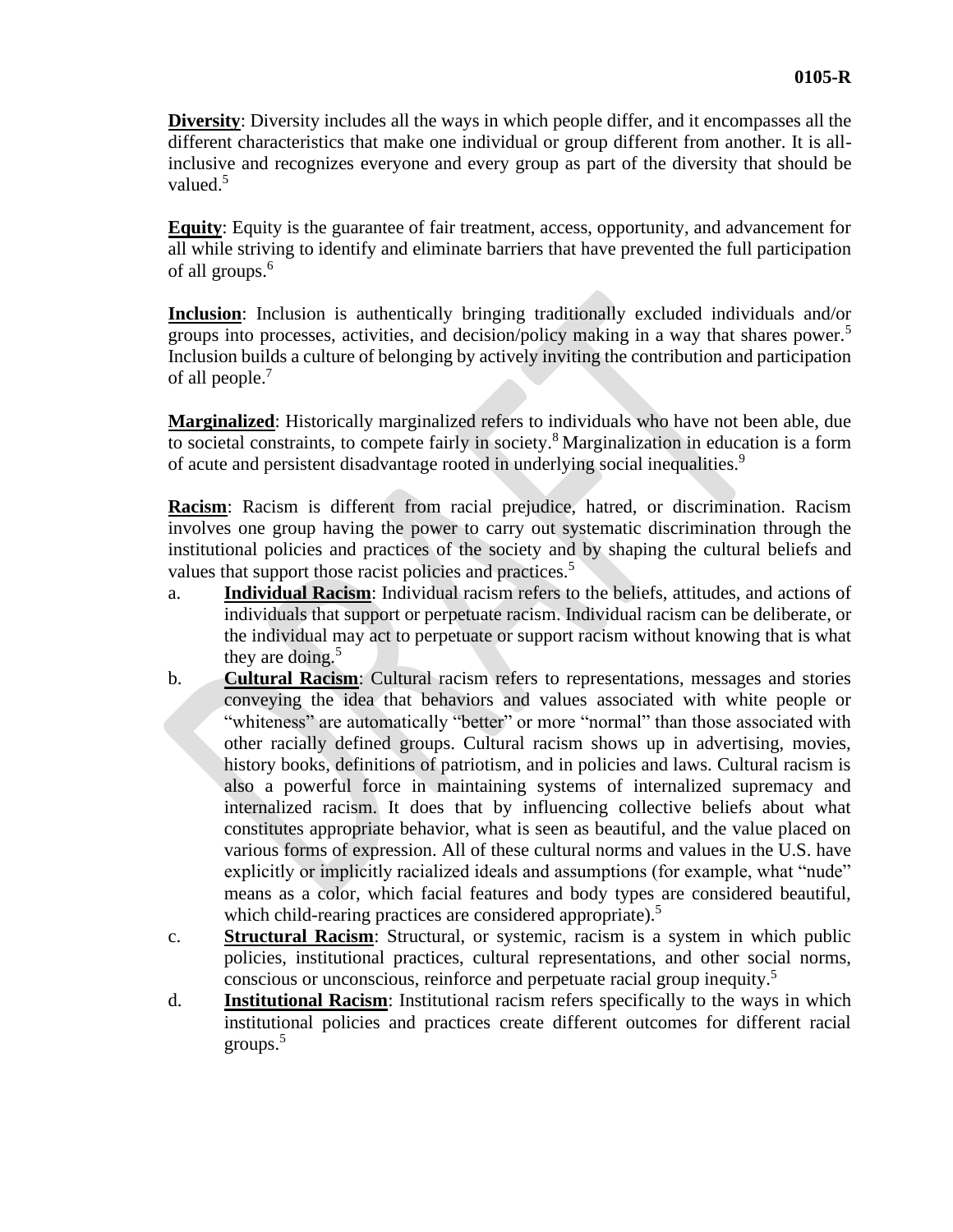**Restorative Justice**: Restorative justice is an evidence-based practice effectively used to reduce suspensions, expulsions, and disciplinary referrals. Restorative justice focuses on righting a wrong committed and repairing harm done. The goal is to place value on relationships and focus on repairing relationships that have been injured.<sup>1b</sup> It places decisions in the hands of those who have been most affected by a wrongdoing, and gives equal concern to the victim, the offender, and the surrounding community.<sup>5</sup>

## **B. Disrupt and Eliminate Systemic Inequities**

The Board of Education affirms that each and every student has a right to an equitable educational experience and a sense of belonging at school. Therefore, the Board and district officers will intentionally act to reduce gaps in access, opportunity, and achievement and to establish a climate where every learner can grow and reach their full potential. The district strives to be inclusive and free of bias, but we are a reflection of a broader society in which inequality and bias exist, and that is particularly true for students of color. Our students and staff of color experience the sting and pain of racism routinely, and educators must acknowledge this.

The Board of Education and district staff will:

- 1. lead and inspire by example by examining personal biases and the ways we may be privileged or unaware, building empathy and respect for others, becoming comfortable with vulnerability, and creating a culture of deliberate inclusion and diversity;
- 2. acknowledge historical institutions, such as racism, sexism, classism, ableism, heterosexism, and other forms of oppression or "isms," that have deliberately and systemically limited the educational and societal advancement of marginalized groups;
- 3. promote and publicly announce actions that address systemic inequities at both the building and district levels;
- 4. develop a shared district and community understanding and working definitions of equity, inclusion, and diversity;
- 5. invite and include people from diverse backgrounds to examine issues and develop solutions that address root causes and systems of racism, discrimination, and marginalization;
- 6. address access, opportunity, and achievement gaps at every level of our district through review of policies, procedures, and practices to ensure success for every student;
- 7. eliminate practices, including policies and procedures, that result in predictably lower academic achievement and decreased success in other valued outcomes for any student group, especially those historically marginalized groups, compared to other students or groups;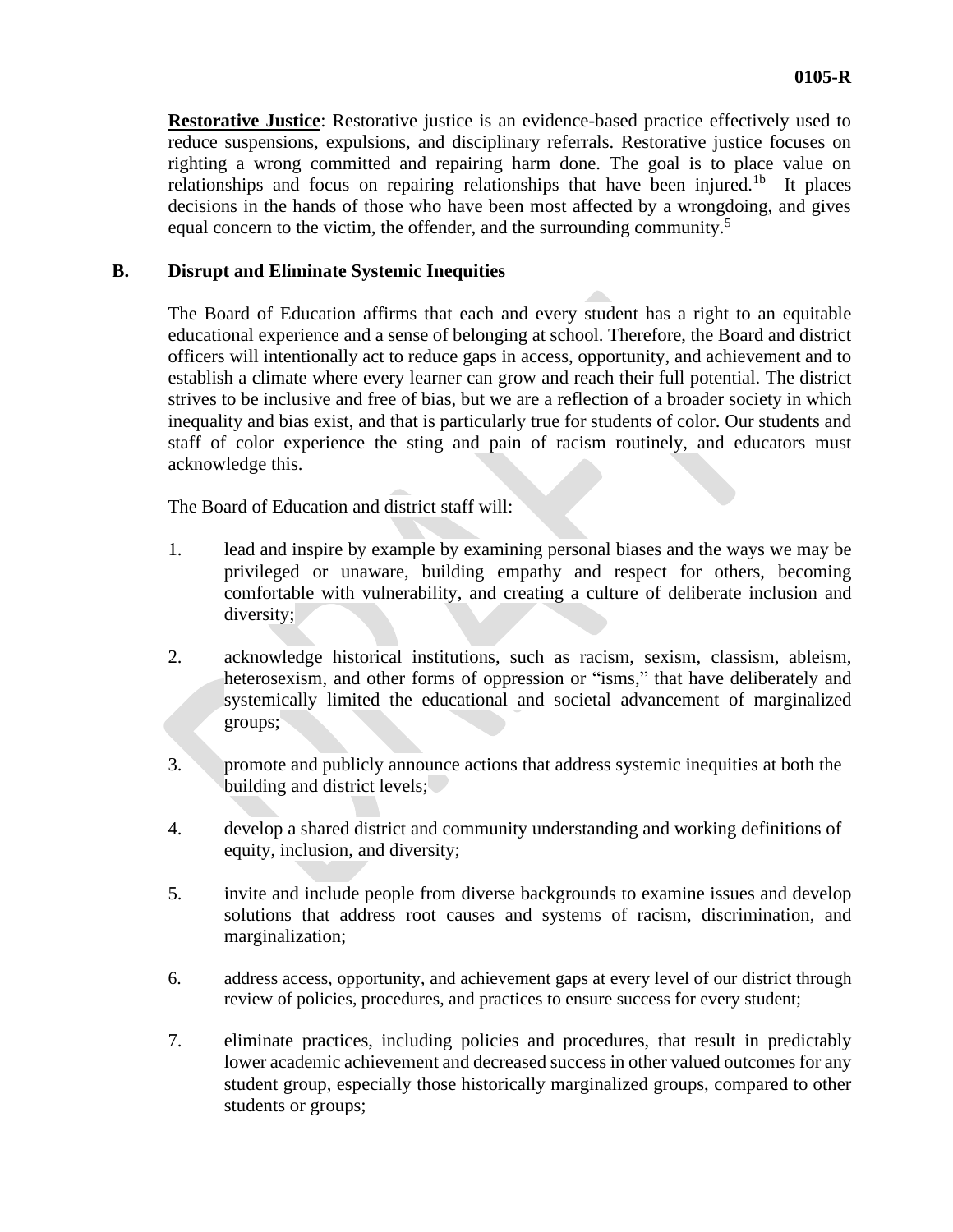- 8. model antiracist language and actions;
- 9. enhance reporting, investigation, training, communication, and accountability processes associated with the Dignity for All Students Act (DASA) to ensure acts of racism, antisemitism, and other "isms" are adequately and appropriately handled;
- 10. provide professional development to address the role, presence, and impact of bias, prejudice, and racism on learners, to increase knowledge of the causes of distrust/mistrust in historically marginalized communities, and to dismantle narratives and structures that promote discrimination and problematize students, especially students of color; and
- 11. provide resources to families and district staff regarding national and local events that may impact students, to demonstrate to the district community that we care, and we have an obligation as educators and human beings to address injustice, ignorance, and racism.

### **C. Ensure Systemic Equity**

To ensure educational equity is implemented systemically, the district will develop the individual and organizational knowledge, attitudes, skills, and practices to create culturally responsive learning and working environments that expect and support success for each and every student.

The district will:

- 1. provide every student, regardless of race, color, weight, national origin, ethnic group, religion, religious practice, all types of disability, sex, sexual orientation, gender, gender identity, gender expression, socio-economic status, immigration status, housing status, caregiver status, and primary language(s) with equitable access to high quality and relevant instruction, curriculum, support, facilities, and other educational resources, even when this means differentiating resources to accomplish this goal;
- 2. ensure each school building is welcoming and inclusive to every individual who enters;
- 3. intentionally seek and include the input of currently and historically excluded individuals for the development and implementation of culturally responsive teaching, learning practices, curriculum, and assessments;
- 4. provide materials and assessments that reflect diversity, and which are geared towards the understanding and appreciation of culture, class, language, ethnicity, and other differences that contribute to the uniqueness of each student and staff member;
- 5. engage family and community members in the development and implementation of culturally appropriate and effective partnerships between home and school;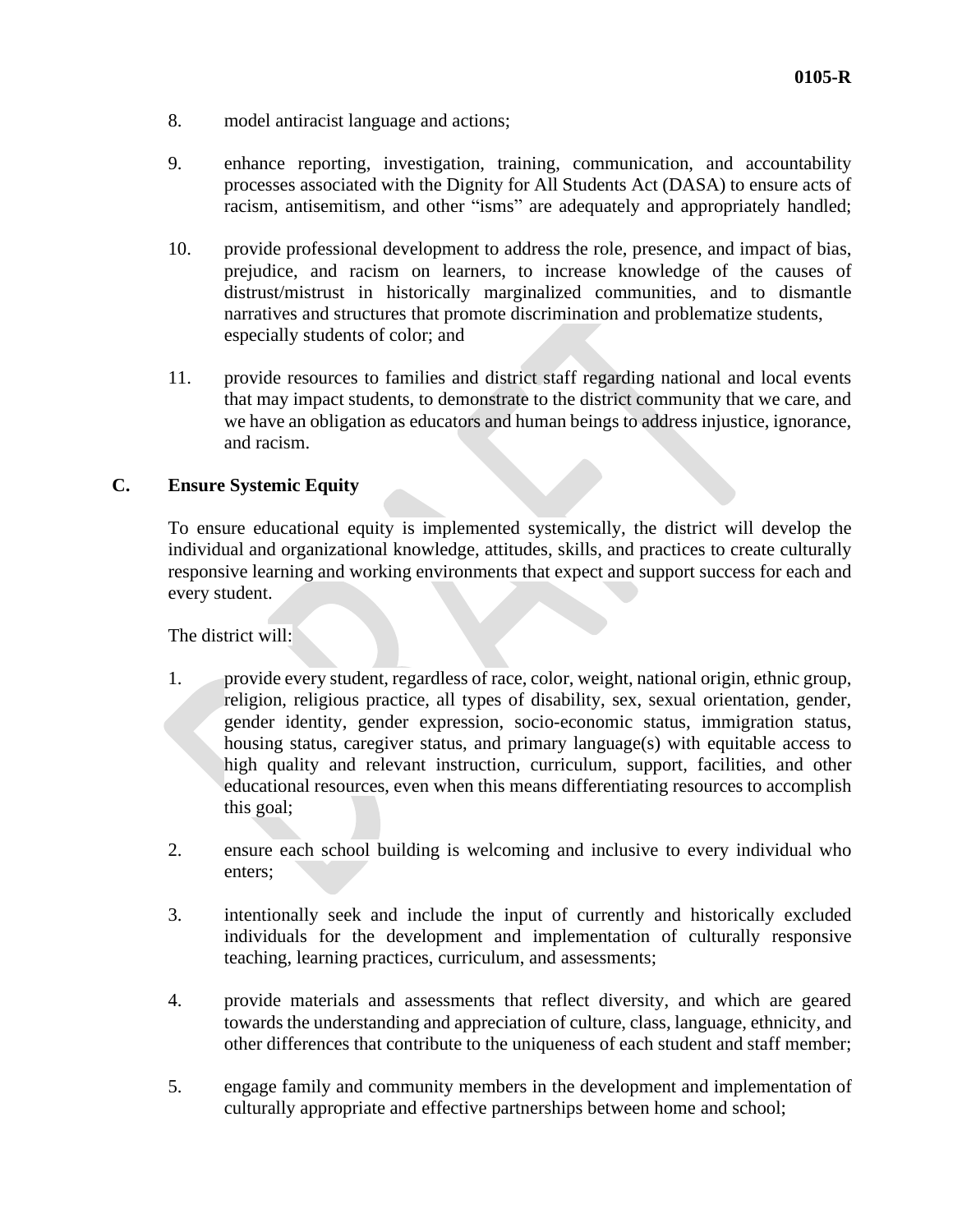- 6. establish, support, and sustain building-level and district-wide equity and inclusion committees consisting of a variety of school and community stakeholders (including students, parents, staff, administrators, Board Trustees, and community members) to strengthen community dialogue regarding equity, inclusion and diversity initiatives;
- 7. review existing policies, programs, professional development, curriculum, and procedures to ensure the promotion of equity, and ensure that all applicable new policies, programs, professional development, curriculum, and procedures are developed using an equity lens;
- 8. remedy the practices, including assessment, that may lead to the over- representation of student groups in areas such as special education, and the under-representation of such groups in programs such as enrichment and Honors/Advanced Placement courses;
- 9. increase the diversity and cultural competency of our personnel through recruitment, employment, support, and retention to build upon the diversity of our community;
- 10. ensure a positive, supportive, and academically rigorous school environment that engages all students and includes multiple pathways for success;
- 11. create multiple pathways to success in order to meet the needs of students, and actively encourage, support, and foster academic achievement for each and every student;
- 12. utilize restorative justice practices as the first step in disciplinary action when appropriate;
- 13. provide translation and interpretation services as needed to reduce communication barriers that may exist due to language differences; and
- 14. ensure language used in all communications and within district buildings is inclusive of all gender identities.

# **D. Use Data and Metrics**

The district will ensure that information related to students (disaggregated when applicable by race, ethnicity, gender, socio-economic status, English Language Learners, and special education) is used as a data set in school improvement efforts, including, but not limited to, the following:

- 1. access to educational opportunities;
- 2. student achievement data at each school;
- 3. student enrollment at each school;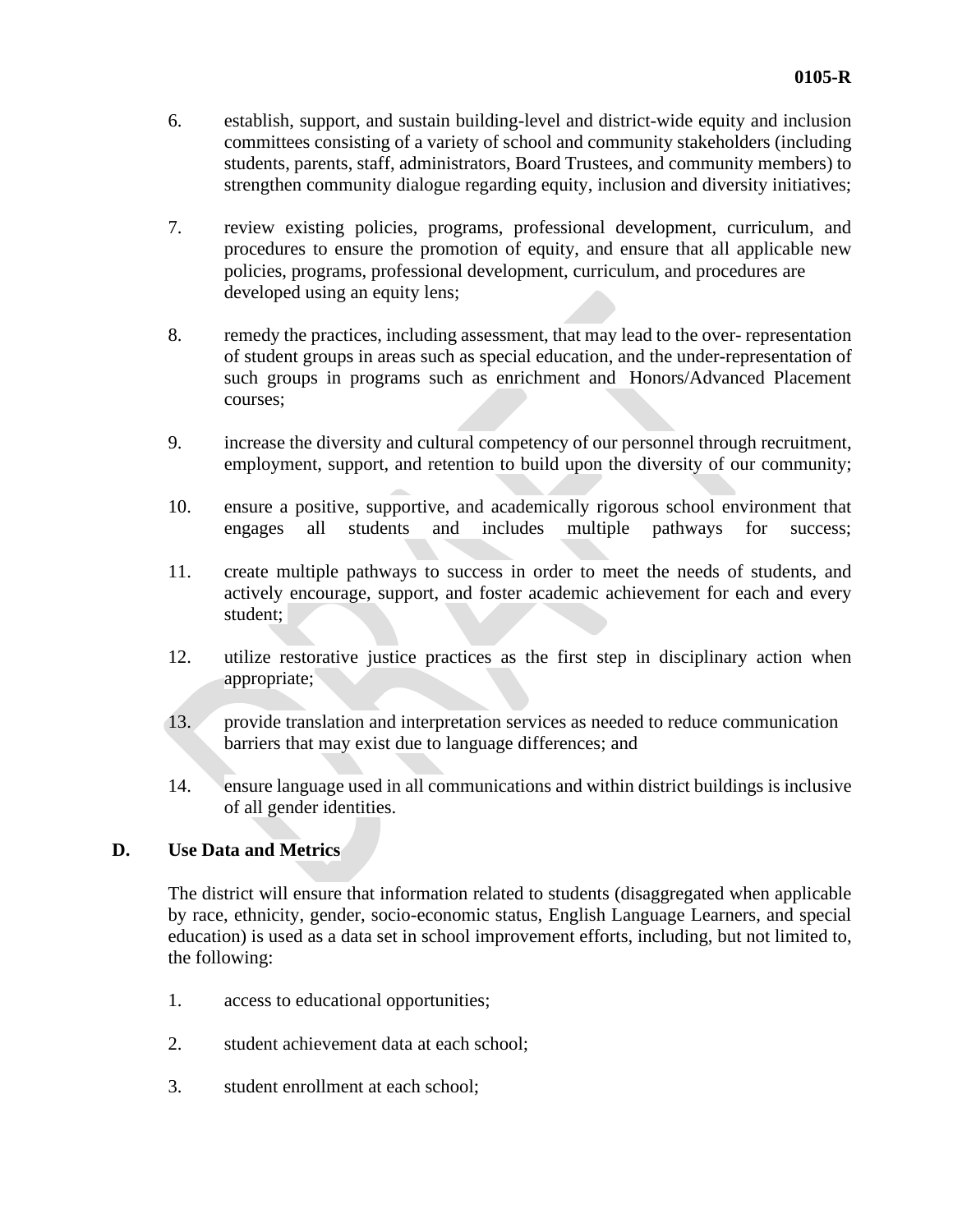- 4. student suspension/discipline data for each school and student average daily attendance data for each school;
- 5. the amount of federal funding allocated to each school;
- 6. the extent of family and community engagement and involvement; and
- 7. feedback solicited from employees, families/caregivers, and students for perceptions on school culture/climate.

## **E. Implement an Equity Lens**

The purpose of an equity lens is to be intentionally inclusive as the district makes decisions. It poses questions that help the decision-makers focus on equity in both the process and outcomes. These questions are designed to create a more inclusive perspective, drawing attention to how the decision holds the potential to affect marginalized groups. By applying an equity lens, the district intends to:

- 1. identify clear goals, objectives, and measurable outcomes;
- 2. provide a common vocabulary and protocol for evaluating policies, programs, practices, and decisions for antiracism and equity; and
- 3. produce policies, programs, practices, and decisions which result in more equitable opportunities and outcomes.

The district will apply an equity lens when making any decisions that will have an impact on students by answering the following questions:

- 1. What is the action or policy in question?
- 2. What does the data show about the impact of the action on student achievement, opportunity, and climate?
- 3. If there are disparity gaps between groups of students, why do they exist?
- 4. Which individuals are missing in the discussion to address disparities?
- 5. How will the district mitigate the disparities?

## **F. Monitoring and Review**

The Superintendent or their designee, in consultation with the Board, will monitor effectiveness, and report annually on the progress of the district's equity goals outlined in this plan, as well as Policy 0105, and on the district's overall progress in removing barriers and effectively serving each and every student. To facilitate this review, the district will